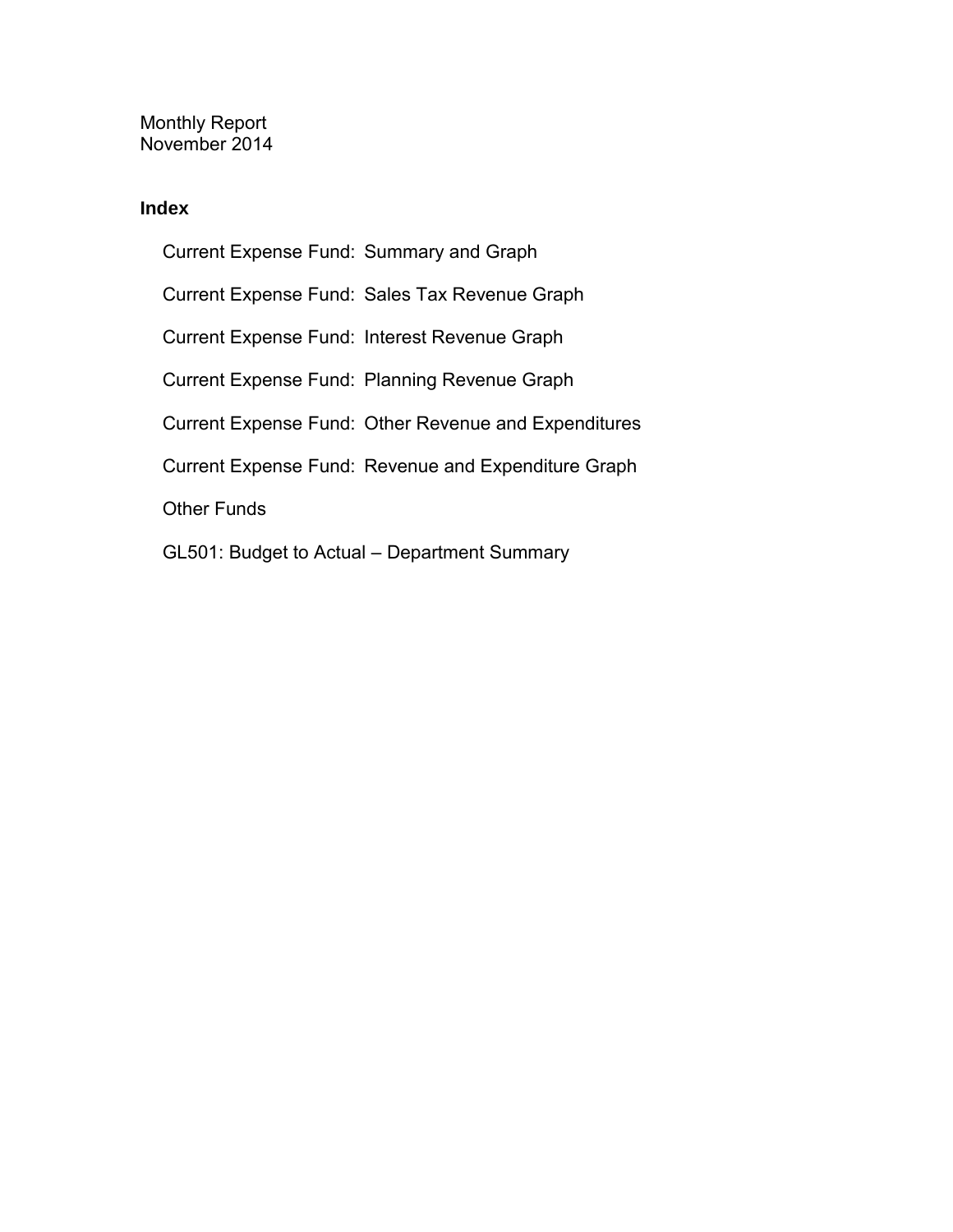#### Island County **Monthly Report / November 2014**

#### **CURRENT EXPENSE FUND Thousands (000's)**

|                               |                          | <b>Current Year</b>  |                                          |                       |                          | 2013                 |                                          |                       | 2012              |                      |                                         |                       |
|-------------------------------|--------------------------|----------------------|------------------------------------------|-----------------------|--------------------------|----------------------|------------------------------------------|-----------------------|-------------------|----------------------|-----------------------------------------|-----------------------|
|                               | Current<br>Actual        | <b>YTD</b><br>Actual | <b>Budget</b><br>Net of Beg.<br>Fund Bal | % VS<br><b>Budget</b> | Current<br>Actual        | <b>YTD</b><br>Actual | <b>Budget</b><br>Net of Beg.<br>Fund Bal | % VS<br><b>Budget</b> | Current<br>Actual | <b>YTD</b><br>Actual | <b>Budget</b><br>Net of Beg<br>Fund Bal | % VS<br><b>Budget</b> |
| Revenue                       |                          |                      |                                          |                       |                          |                      |                                          |                       |                   |                      |                                         |                       |
| Property Tax                  | 491                      | 7,315                | 7,482                                    | 98%                   | 610                      | 7,270                | 7,291                                    | 100%                  | 963               | 7,089                | 7,182                                   | 99%                   |
| Sales Tax                     | 465                      | 4.418                | 4,484                                    | 99%                   | 437                      | 4.058                | 4,052                                    | 100%                  | 383               | 3.749                | 3.850                                   | 97%                   |
| <b>Planning and Community</b> | 97                       | 1.550                | 1,456                                    | 106%                  | 81                       | 1,295                | 1,363                                    | 95%                   | 106               | 1,161                | 1,556                                   | 75%                   |
| Interest - Investment         | 99                       | 624                  | 552                                      | 113%                  | 62                       | 518                  | 302                                      | 172%                  | 55                | 399                  | 255                                     | 156%                  |
| Other                         | 337                      | 5,238                | 6,398                                    | 82%                   | 335                      | 5,628                | 5,427                                    | 104%                  | 312               | 5,320                | 5,497                                   | 97%                   |
| Subtotal                      | 1,489                    | 19,144               | 20,372                                   | 94%                   | 1,525                    | 18,769               | 18,435                                   | 102%                  | 1,819             | 17,718               | 18,340                                  | 97%                   |
| Intergovernmental (Grants)    | 72                       | 745                  | 945                                      | 79%                   | 94                       | 796                  | 981                                      | 81%                   | 133               | 964                  | 1,156                                   | 83%                   |
| Total                         | 1,561                    | 19,889               | 21,317                                   | 93%                   | 1,619                    | 19,565               | 19,416                                   | 101%                  | 1,952             | 18,682               | 19,496                                  | 96%                   |
| Interfund Transfers-In        | $\overline{\phantom{0}}$ | 2,725                | 2,709                                    | 101%                  |                          | 2,357                | 2,367                                    | 100%                  | $\blacksquare$    | 2,201                | 2,225                                   | 99%                   |
| Use of Beg Fund Balance       | ۰                        | $\blacksquare$       | 1,209                                    | $0\%$                 |                          |                      | 1,219                                    | 0%                    | ۰                 |                      | 130                                     | $0\%$                 |
| <b>Total Revenue</b>          | 1.561                    | 22,614               | 25,235                                   | 90%                   | 1,619                    | 21,922               | 23,002                                   | 95%                   | 1,952             | 20,883               | 21,851                                  | 96%                   |
| <b>Expenditures</b>           | 1,527                    | 19,565               | 23,468                                   | 83%                   | 1,653                    | 18,512               | 21,823                                   | 85%                   | 1,635             | 17,651               | 20,440                                  | 86%                   |
| Interfund Transfers-Out       | $\overline{\phantom{a}}$ | 1,767                | 1,767                                    | 100%                  | $\overline{\phantom{a}}$ | 1,130                | 1,179                                    | 96%                   | $\overline{a}$    | 1,185                | 1,411                                   | 84%                   |
| <b>Total Expenditures</b>     | 1.527                    | 21,332               | 25,235                                   | 85%                   | 1.653                    | 19,642               | 23,002                                   | 85%                   | 1,635             | 18,836               | 21,851                                  | 86%                   |
| Net Current Expense           | 34                       | 1,282                | 0                                        |                       | (34)                     | 2,280                | $\mathbf 0$                              |                       | 317               | 2,047                | $\mathbf 0$                             |                       |

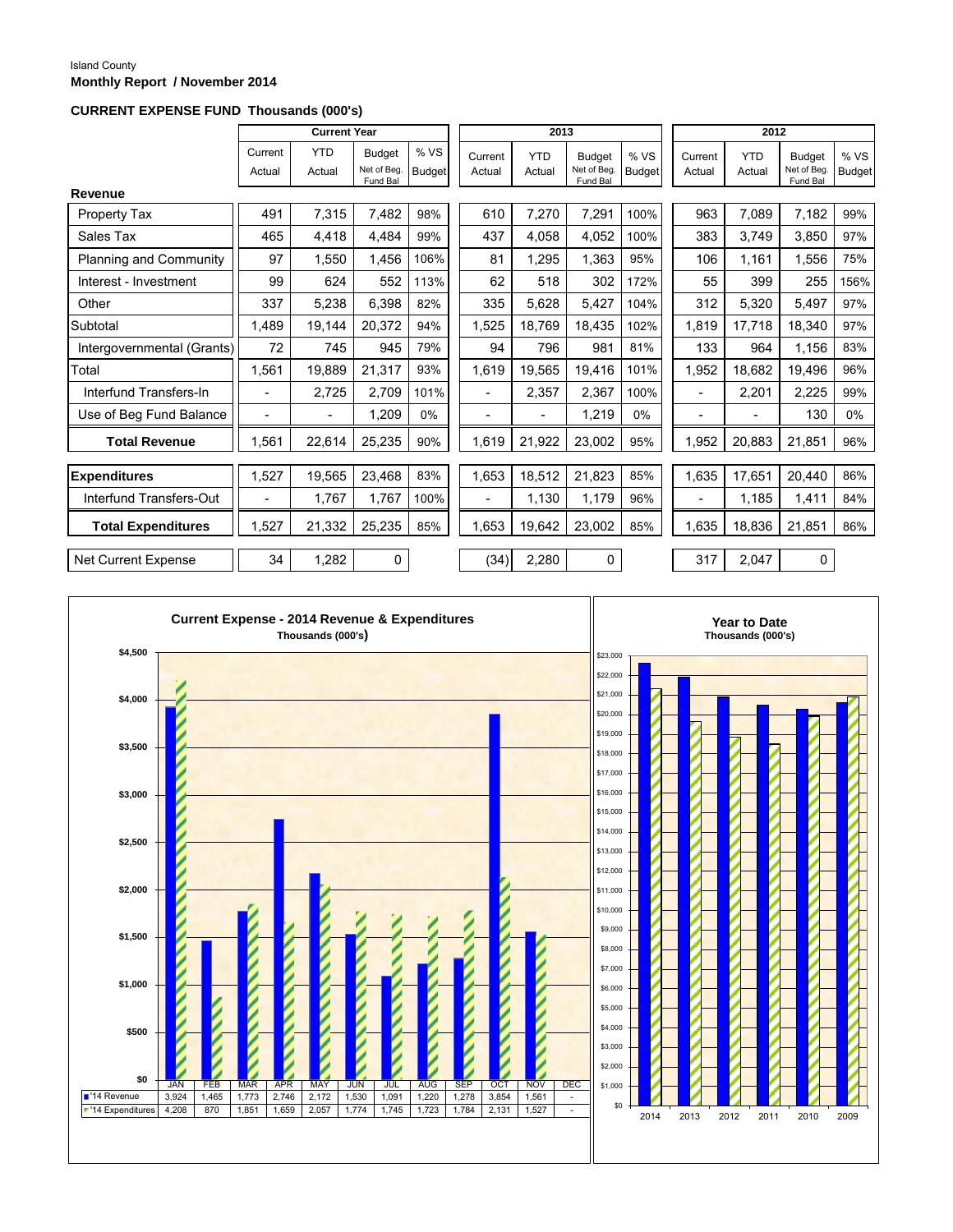#### **2014 Sales Tax Revenue - Current Expense Fund**

**Year to Date**

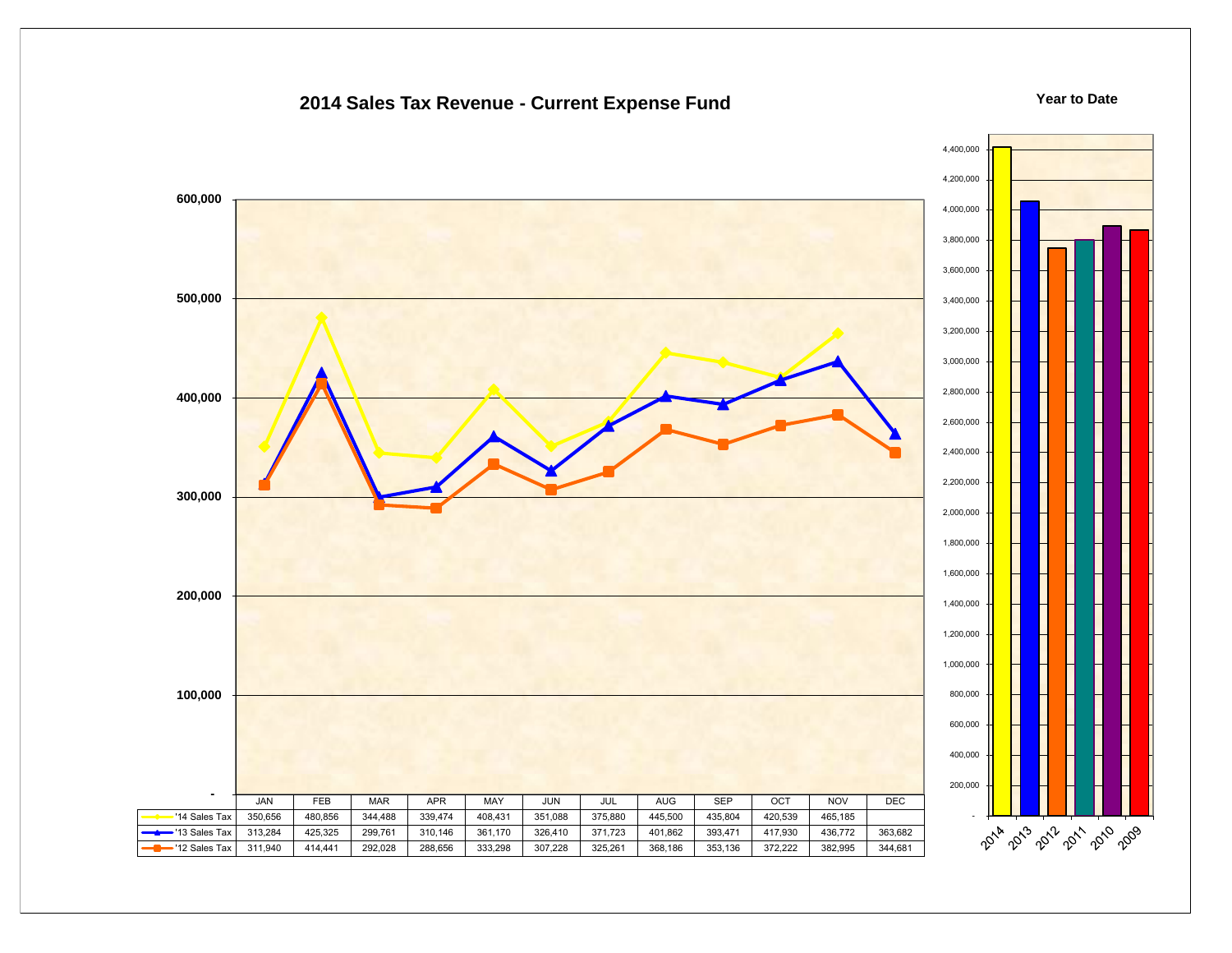

2013 Interest Earned \$587,179 2013 Interest Loss (\$1,177,373) 2013 Total Net Interest Loss (\$590,194)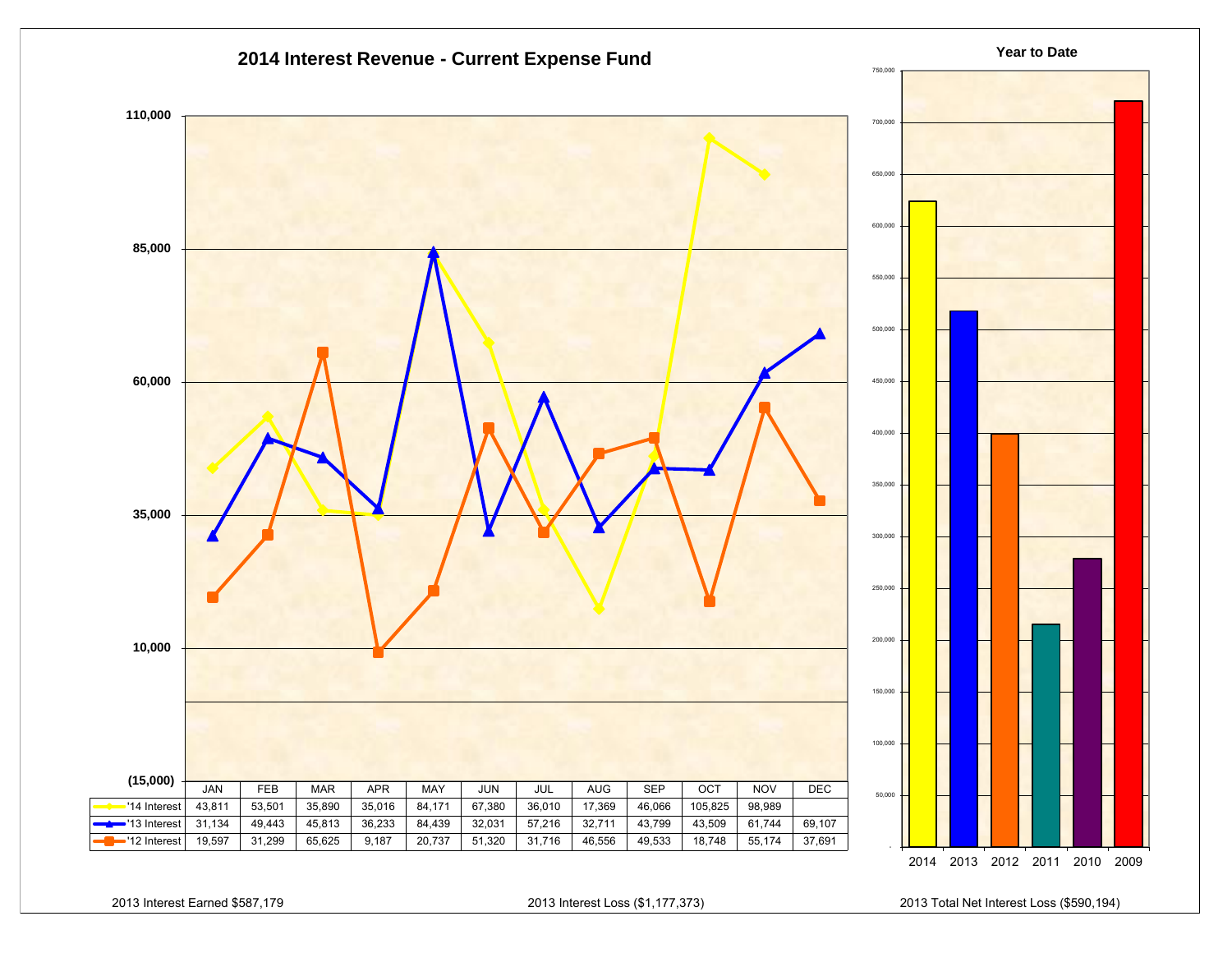



#### **Year to Date**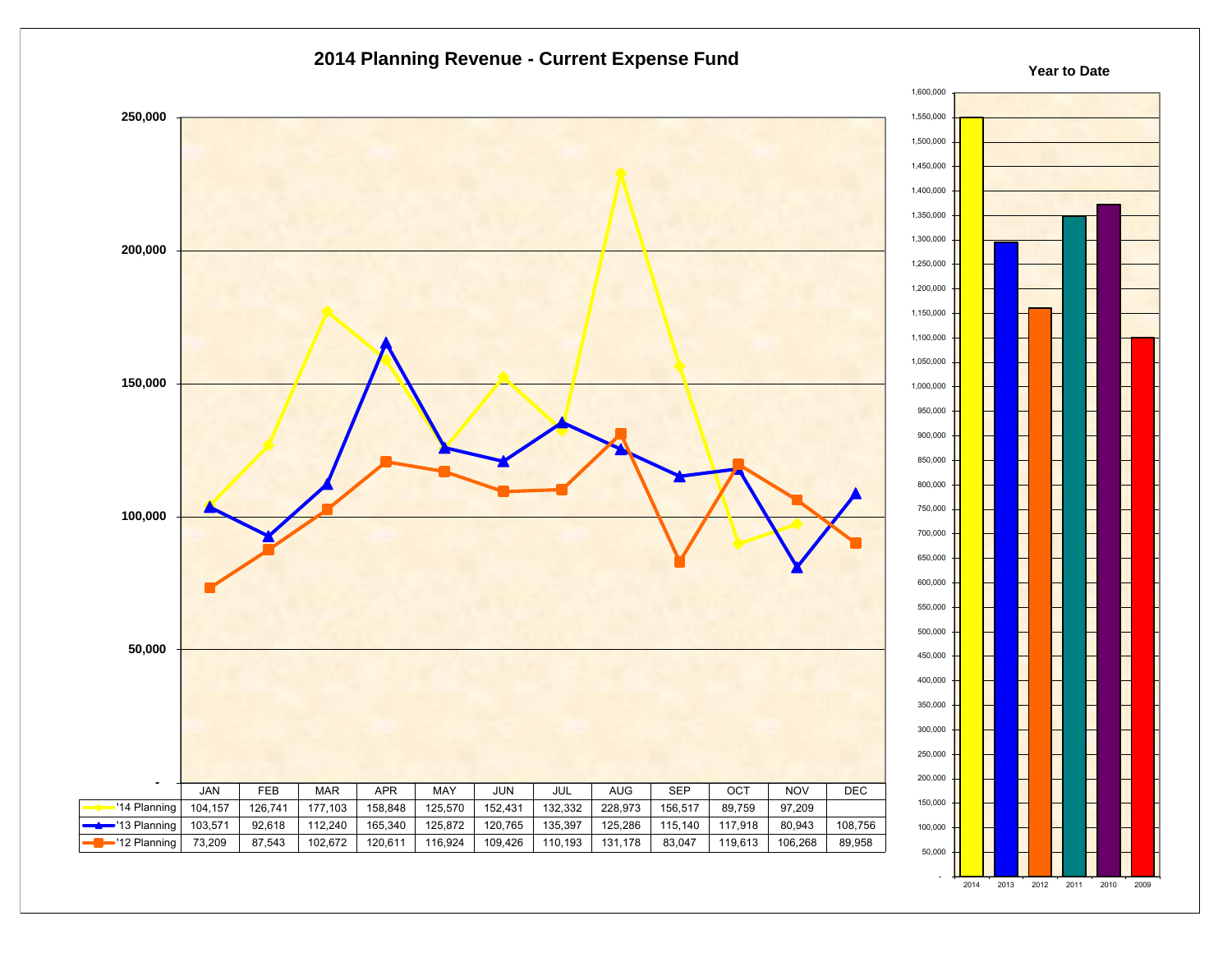### November 2014 **CURRENT EXPENSE FUND**

By Department

### **Other Revenue**

| <b>Year to Date</b>               | <b>ACTUAL</b> | <b>BUDGET</b> | Year to Date % |
|-----------------------------------|---------------|---------------|----------------|
| Auditor                           | 510,392       | 614,600       | 83.0%          |
| Clerk                             | 338,223       | 376,600       | 89.8%          |
| <b>District Court</b>             | 896,860       | 982,900       | 91.2%          |
| Sheriff                           | 544,943       | 542,862       | 100.4%         |
| <b>Sales Tax Criminal Justice</b> | 444,318       | 574,000       | 77.4%          |
| Cable Tax                         | 0             | 530,000       | $0.0\%$        |
| Prop Tax Penalty                  | 335,565       | 435,000       | 77.1%          |
| Prop Tax Interest                 | 593,472       | 650,000       | 91.3%          |
| State Sh Rev PUD                  | 133,847       | 132,000       | 101.4%         |
| <b>County Assistance</b>          | 334,645       | 376,000       | 89.0%          |
| <b>Criminal Justice</b>           | 358,689       | 438,000       | 81.9%          |
| Liquor Tax                        | 182,063       | 240,000       | 75.9%          |
| Other                             | 564,706       | 506,476       | 111.5%         |
| <b>Total Other Revenue</b>        | 5,237,723     | 6,398,438     | 81.86%         |

### **Expenditures**

| <b>Year to Date</b>         | <b>ACTUAL</b> | <b>BUDGET</b> | Year to Date % |
|-----------------------------|---------------|---------------|----------------|
| Assessor                    | 928,440       | 1,145,016     | 81.1%          |
| Auditor                     | 772,713       | 915,376       | 84.4%          |
| <b>Budget</b>               | 72,185        | 67,238        | 107.4%         |
| <b>Central Services</b>     | 932,758       | 1,460,925     | 63.8%          |
| <b>Clerk</b>                | 402,811       | 505,290       | 79.7%          |
| Commissioners               | 526,110       | 627,522       | 83.8%          |
| Coroner                     | 242,740       | 247,920       | 97.9%          |
| <b>District Court</b>       | 1,000,204     | 1,137,717     | 87.9%          |
| <b>Emergency Management</b> | 222,249       | 211,342       | 105.2%         |
| <b>Facilities</b>           | 930,335       | 1,099,612     | 84.6%          |
| <b>GSA</b>                  | 950,549       | 1,163,530     | 81.7%          |
| <b>Human Resources</b>      | 236,525       | 346,841       | 68.2%          |
| <b>Human Services</b>       | 165,904       | 177,435       | 93.5%          |
| Miscellaneous               | 279,251       | 283,142       | 98.6%          |
| Parks                       | 262,337       | 290,719       | 90.2%          |
| Planning                    | 1,569,689     | 1,800,667     | 87.2%          |
| Prosecutor                  | 1,332,814     | 1,522,774     | 87.5%          |
| Sheriff                     | 6,854,220     | 7,732,030     | 88.6%          |
| <b>Superior Court</b>       | 976,087       | 1,151,786     | 84.7%          |
| Treasurer                   | 541,323       | 603,974       | 89.6%          |
| Non Departmental            | 365,499       | 976,941       | 37.4%          |
| <b>Total Expenditures</b>   | 19,564,743    | 23,467,797    | 83.37%         |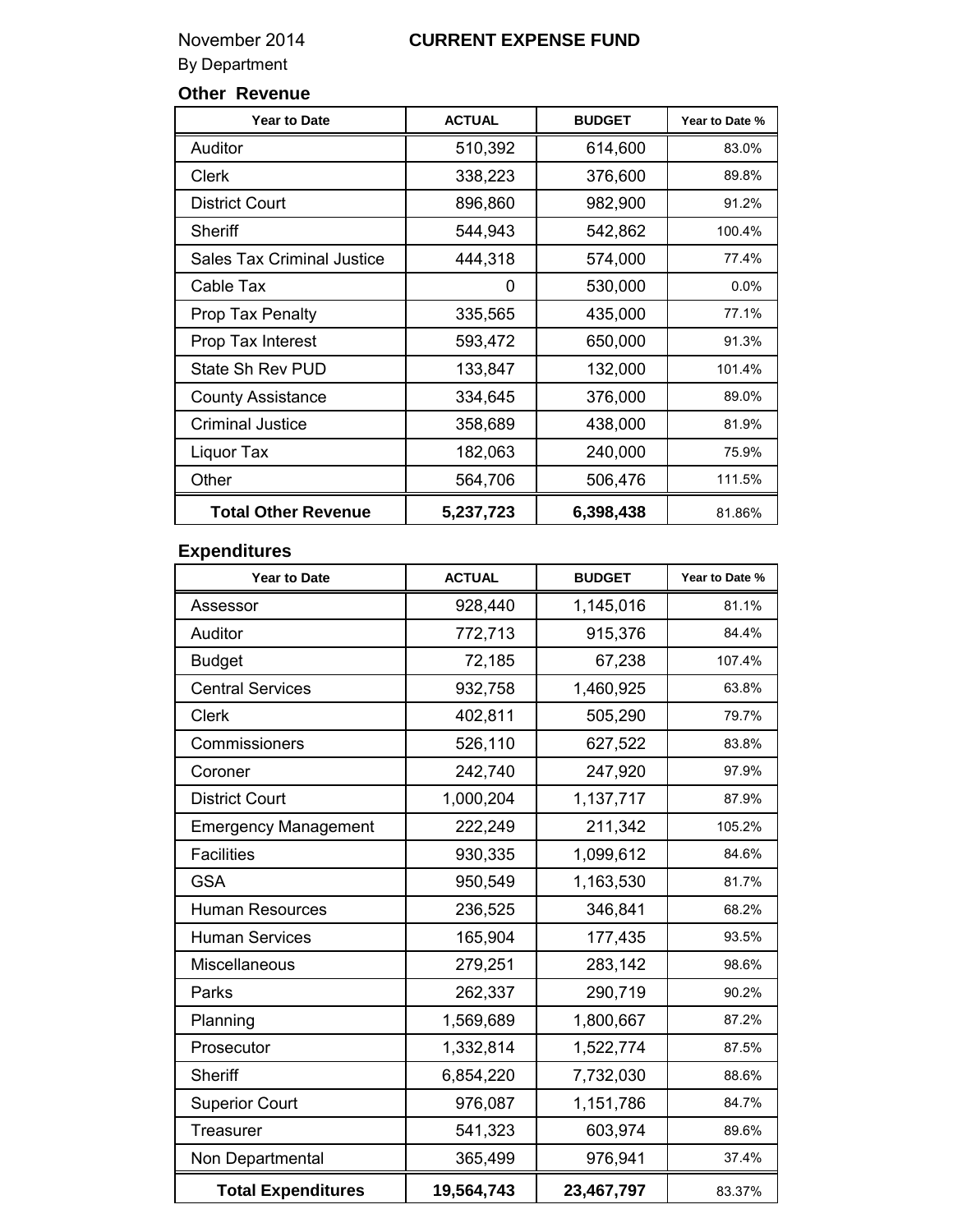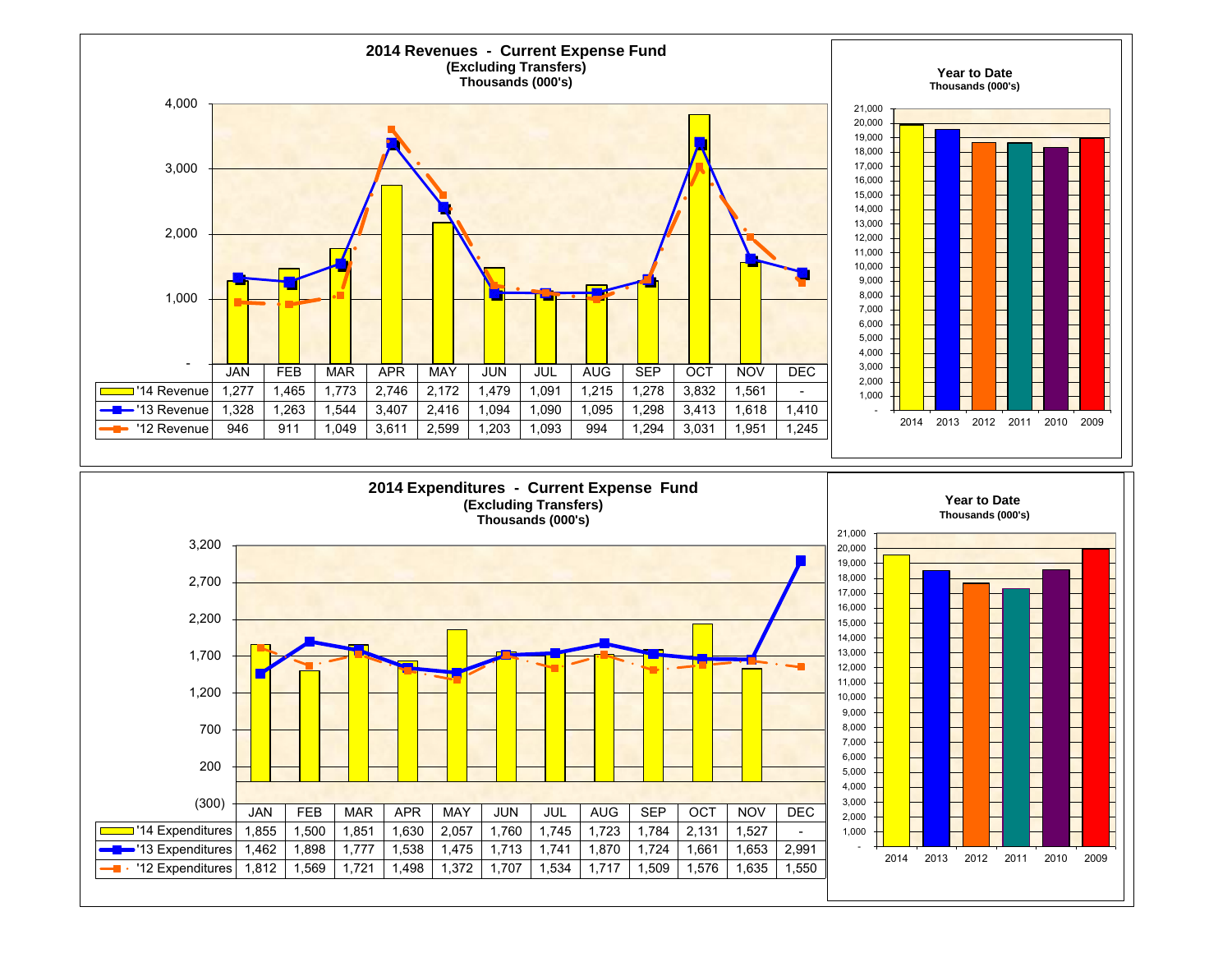#### November 2014 **OTHER FUNDS**

#### **Revenue**

| <b>Year to Date</b>         | <b>Actual Transfers</b> | <b>Actual Revenue</b><br>(Excludes Transfers) | <b>Budget</b><br>(Excludes Transfers) | <b>Year to Date</b><br>% |
|-----------------------------|-------------------------|-----------------------------------------------|---------------------------------------|--------------------------|
| <b>Clean Water Utility</b>  | 0                       | 1,453,902                                     | 1,818,000                             | 80.0%                    |
| <b>Conservation Futures</b> | 0                       | 745,631                                       | 788,486                               | 94.6%                    |
| <b>Health Funds</b>         | 685,657                 | 2,394,520                                     | 2,966,232                             | 80.7%                    |
| <b>Human Services Funds</b> | 296,802                 | 2,571,711                                     | 3,727,952                             | 69.0%                    |
| Juvenile Detention Facility | 371,000                 | 625,036                                       | 821,654                               | 76.1%                    |
| <b>Public Works Funds</b>   | 1,279,079               | 20,909,690                                    | 21,688,543                            | 96.4%                    |
| <b>REET 1 &amp; 2</b>       | 0                       | 2,036,223                                     | 2,436,830                             | 83.6%                    |
| Solid Waste                 | 0                       | 5,699,457                                     | 5,677,483                             | 100.4%                   |
| <b>Extension Services</b>   | 122,020                 | 181,780                                       | 241,599                               | 75.2%                    |
| <b>Insurance Reserve</b>    | 0                       | 712,675                                       | 852,509                               | 83.6%                    |
| Motor Pool                  | 465,000                 | 23,507                                        | $\Omega$                              |                          |
| <b>Miscellaneous</b>        | 279,191                 | 2,138,057                                     | 2,828,974                             | 75.6%                    |

#### **Expenditures**

| <b>Year to Date</b>         | <b>Actual Transfers</b> | <b>Actual Expenditures</b><br>(Excludes Transfers) | <b>Budget</b><br>(Excludes Transfers) | <b>Year to Date</b><br>% |
|-----------------------------|-------------------------|----------------------------------------------------|---------------------------------------|--------------------------|
| <b>Clean Water Utility</b>  | 230,000                 | 999,972                                            | 1,818,000                             | 55.0%                    |
| <b>Conservation Futures</b> | 0                       | 343,214                                            | 788,486                               | 43.5%                    |
| <b>Health Funds</b>         | 144,367                 | 2,923,461                                          | 3,507,522                             | 83.3%                    |
| Human Services Funds        | 318,692                 | 2,877,814                                          | 3,706,062                             | 77.7%                    |
| Juvenile Detention Facility | 81,297                  | 949,605                                            | 1,133,654                             | 83.8%                    |
| <b>Public Works Funds</b>   | 2,717,648               | 17,852,638                                         | 20,254,805                            | 88.1%                    |
| <b>REET 1 &amp; 2</b>       | 561,855                 | 314,460                                            | 1,865,426                             | 16.9%                    |
| Solid Waste                 | 364,383                 | 4,807,392                                          | 5,313,100                             | 90.5%                    |
| <b>Extension Services</b>   | 0                       | 346,077                                            | 363,619                               | 95.2%                    |
| <b>Insurance Reserve</b>    | 17,500                  | 617,770                                            | 835,009                               | 74.0%                    |
| Motor Pool                  | 0                       | 390,989                                            | 465,000                               | 84.1%                    |
| <b>Miscellaneous</b>        | 21,100                  | 2,101,013                                          | 3,085,565                             | 68.1%                    |

#### **Grouped Funds**

Health Funds [Public Health Pooling, Natural Resources, Water Quality (104,165,149)]

Human Services Funds [Housing, Homeless Housing, Veterans, Mental Health, Developmental Disabilities, Alcohol Abuse, Therapeutic Sales Tax, Admin (105,106,107,113,114,123,126,129)

Public Works Funds [Road, Paths & Trails, Admin, Storm & Surface Water, Capital Drainage, Equipment Rental & Revolving (101,137,139,144,321,501,119,410)

Miscellaneous [Law Library, Elections, Fire Permit, Treasurer & Auditor O&M, Rural County Sales Tax, 2% Hotel/Motel Public Facilities,CASA, Drug Seizure, Anti Profiteering, Enhanced 911, Family Resource Centers, Joint Tourism, Federal Asset Fortfeiture, Trial Court Improvement, Historic Preservation (103,111,115,116,118,121,124,130,131,133,136,140,141,142,143,146,147,157,180)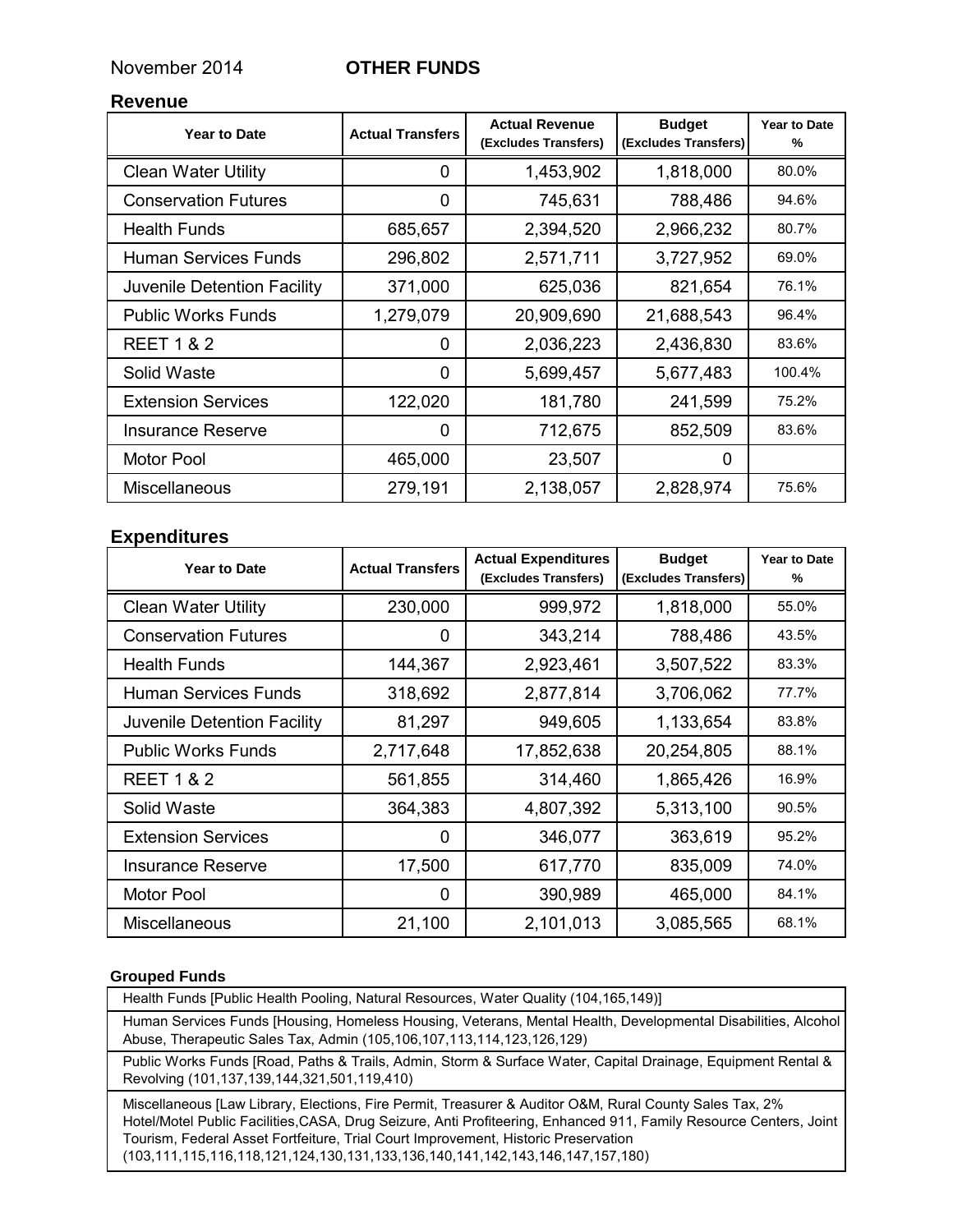|                                                |                |               | <b>Report Date: 11/30/2014</b> |                |                       |  |
|------------------------------------------------|----------------|---------------|--------------------------------|----------------|-----------------------|--|
| <b>Group - Description</b>                     | <b>Budget</b>  | <b>Actual</b> | <b>Encumbrance</b>             | <b>Balance</b> | Percent<br><b>YTD</b> |  |
| <b>Dept: 11 PUBLIC WORKS</b><br><b>Revenue</b> |                |               |                                |                |                       |  |
| 34 CHARGES FOR GOODS & SERVICES                | 20,826.00      | 30,426.07     | 0.00                           | (9,600.07)     | 146.09                |  |
| <b>36 MISCELLANEOUS REVENUES</b>               | 5,600.00       | 5,859.14      | 0.00                           | (259.14)       | 104.62                |  |
| 39 OTHER FINANCING SOURCES                     | 239,349.00     | 229,800.00    | 0.00                           | 9,549.00       | 96.01                 |  |
| <b>Revenue Total:</b>                          | 265,775.00     | 266,085.21    | 0.00                           | (310.21)       | 100.11                |  |
| <b>Expenditures</b>                            |                |               |                                |                |                       |  |
| 10 SALARIES                                    | 159,841.00     | 126,576.57    | 0.00                           | 33,264.43      | 79.18                 |  |
| 15 BENEFITS                                    | 73,793.00      | 59,624.95     | 0.00                           | 14,168.05      | 80.80                 |  |
| 20 MAINTENANCE & OPERATIONS                    | 56,336.00      | 67,254.11     | 0.00                           | (10,918.11)    | 119.38                |  |
| <b>30 INTERGOVERNMENT</b>                      | 749.00         | 1,117.53      | 0.00                           | (368.53)       | 149.20                |  |
| <b>40 CAPITAL</b>                              | 0.00           | 4,440.36      | 0.00                           | (4,440.36)     | 0.00                  |  |
| 50 INTERDEPT & TRANSFERS                       | 0.00           | 3,323.61      | 0.00                           | (3,323.61)     | 0.00                  |  |
| <b>Expenditure Total:</b>                      | 290,719.00     | 262,337.13    | 0.00                           | 28,381.87      | 90.23                 |  |
| <b>Dept Total:</b>                             | (24,944.00)    | 3,748.08      | 0.00                           | (28, 692.08)   |                       |  |
| Dept: 13 HUMAN SERVICES<br><b>Expenditures</b> |                |               |                                |                |                       |  |
| 20 MAINTENANCE & OPERATIONS                    | 177,435.00     | 159,894.29    | 0.00                           | 17,540.71      | 90.11                 |  |
| 50 INTERDEPT & TRANSFERS                       | 6,010.00       | 6,010.00      | 0.00                           | 0.00           | 100.00                |  |
| <b>Expenditure Total:</b>                      | 183,445.00     | 165,904.29    | 0.00                           | 17,540.71      | 90.43                 |  |
| <b>Dept Total:</b>                             | (183, 445.00)  | (165, 904.29) | 0.00                           | (17,540.71)    |                       |  |
| Dept: 20 ASSESSOR<br><b>Revenue</b>            |                |               |                                |                |                       |  |
| 34 CHARGES FOR GOODS & SERVICES                | 20,400.00      | 16,411.03     | 0.00                           | 3,988.97       | 80.44                 |  |
| <b>36 MISCELLANEOUS REVENUES</b>               | 0.00           | 1.00          | 0.00                           | (1.00)         | 0.00                  |  |
| <b>Revenue Total:</b>                          | 20,400.00      | 16,412.03     | 0.00                           | 3,987.97       | 80.45                 |  |
| <b>Expenditures</b>                            |                |               |                                |                |                       |  |
| 10 SALARIES                                    | 731,512.00     | 618,196.56    | 0.00                           | 113,315.44     | 84.50                 |  |
| 15 BENEFITS                                    | 309,149.00     | 235,882.50    | 0.00                           | 73,266.50      | 76.30                 |  |
| 20 MAINTENANCE & OPERATIONS                    | 104,355.00     | 74,312.66     | 0.00                           | 30,042.34      | 71.21                 |  |
| 50 INTERDEPT & TRANSFERS                       | 0.00           | 48.50         | 0.00                           | (48.50)        | 0.00                  |  |
| <b>Expenditure Total:</b>                      | 1,145,016.00   | 928,440.22    | 0.00                           | 216,575.78     | 81.08                 |  |
| <b>Dept Total:</b>                             | (1,124,616.00) | (912, 028.19) | 0.00                           | (212, 587.81)  |                       |  |
| Dept: 21 AUDITOR<br><b>Revenue</b>             |                |               |                                |                |                       |  |
| 32 LICENSES & PERMITS                          | 5,000.00       | 3,843.00      | 0.00                           | 1,157.00       | 76.86                 |  |
| 34 CHARGES FOR GOODS & SERVICES                | 609,600.00     | 505,359.93    | 0.00                           | 104,240.07     | 82.90                 |  |
| <b>36 MISCELLANEOUS REVENUES</b>               | 0.00           | 1,188.63      | 0.00                           | (1, 188.63)    | 0.00                  |  |
| <b>Revenue Total:</b>                          | 614,600.00     | 510,391.56    | 0.00                           | 104,208.44     | 83.04                 |  |
| <b>Expenditures</b>                            |                |               |                                |                |                       |  |
| 10 SALARIES                                    | 590,947.00     | 522,956.49    | 0.00                           | 67,990.51      | 88.49                 |  |
| 15 BENEFITS                                    | 228,904.00     | 187,894.35    | 0.00                           | 41,009.65      | 82.08                 |  |
| 20 MAINTENANCE & OPERATIONS                    | 95,525.00      | 61,862.25     | 0.00                           | 33,662.75      | 64.76                 |  |
| <b>Expenditure Total:</b>                      | 915,376.00     | 772,713.09    | 0.00                           | 142,662.91     | 84.41                 |  |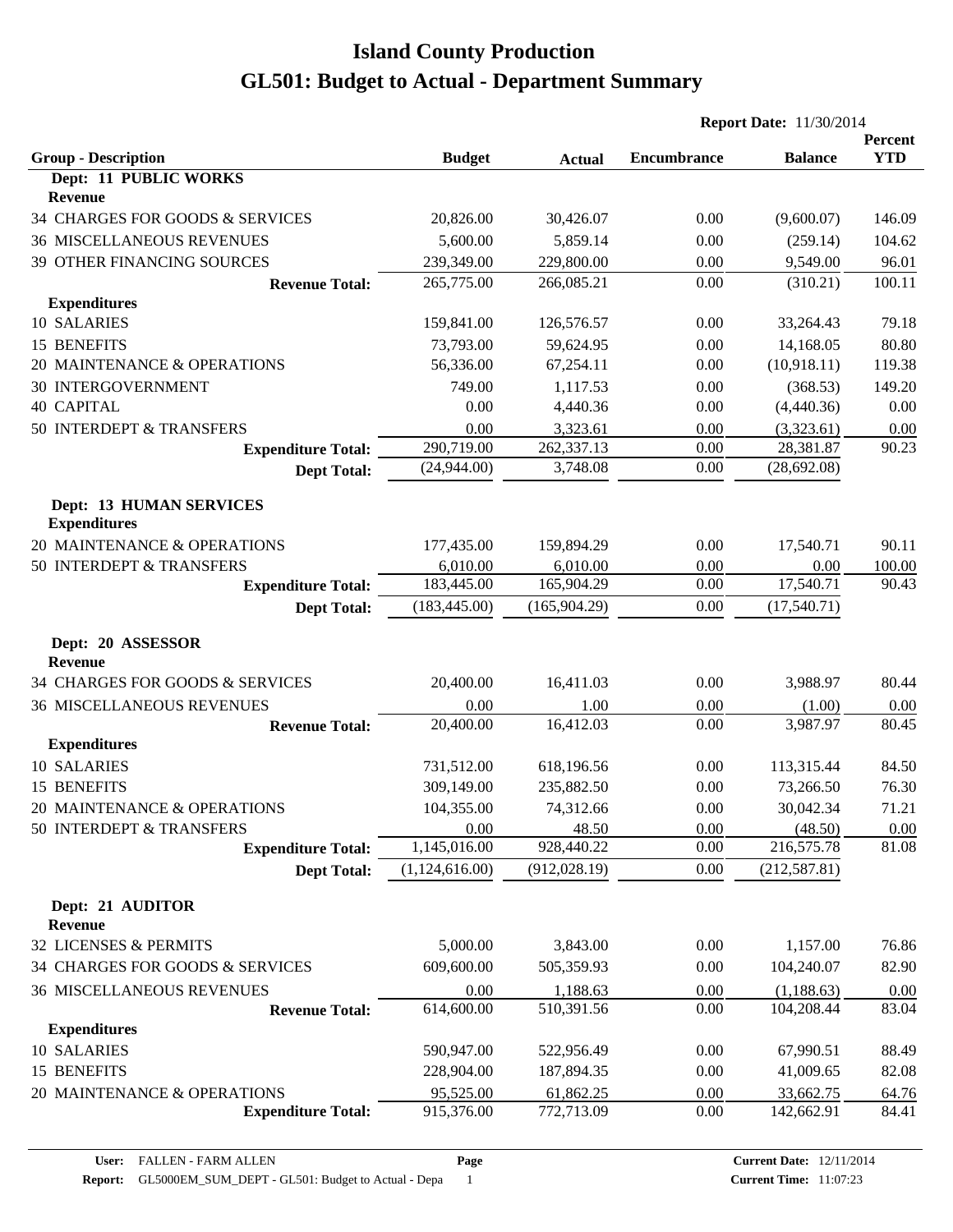|                                                         |                |                          | <b>Report Date: 11/30/2014</b> |                        |                |  |
|---------------------------------------------------------|----------------|--------------------------|--------------------------------|------------------------|----------------|--|
|                                                         |                |                          |                                |                        | Percent        |  |
| <b>Group - Description</b>                              | <b>Budget</b>  | <b>Actual</b>            | <b>Encumbrance</b>             | <b>Balance</b>         | <b>YTD</b>     |  |
| <b>Dept Total:</b>                                      | (300, 776.00)  | (262, 321.53)            | 0.00                           | (38, 454.47)           |                |  |
| Dept: 24 CLERK                                          |                |                          |                                |                        |                |  |
| <b>Revenue</b>                                          |                |                          |                                |                        |                |  |
| 33 INTERGOVERMENTAL REVENUES                            | 176,000.00     | 45,272.14                | 0.00                           | 130,727.86             | 25.72          |  |
| 34 CHARGES FOR GOODS & SERVICES                         | 187,000.00     | 229,554.49               | 0.00                           | (42, 554.49)           | 122.75         |  |
| <b>35 FINES &amp; PENALTIES</b>                         | 59,600.00      | 82,160.69                | 0.00                           | (22,560.69)            | 137.85         |  |
| <b>36 MISCELLANEOUS REVENUES</b>                        | 5,000.00       | 11,912.46                | 0.00                           | (6,912.46)             | 238.24         |  |
| 39 OTHER FINANCING SOURCES                              | 9,000.00       | 9,000.00                 | 0.00                           | 0.00                   | 100.00         |  |
| <b>Revenue Total:</b>                                   | 436,600.00     | 377,899.78               | 0.00                           | 58,700.22              | 86.55          |  |
| <b>Expenditures</b>                                     |                |                          |                                |                        |                |  |
| 10 SALARIES                                             | 359,978.00     | 297,786.40               | 0.00                           | 62,191.60              | 82.72          |  |
| 15 BENEFITS                                             | 106,312.00     | 79,874.38                | 0.00                           | 26,437.62              | 75.13          |  |
| 20 MAINTENANCE & OPERATIONS                             | 39,000.00      | 25,149.85                | 0.00                           | 13,850.15              | 64.48          |  |
| <b>Expenditure Total:</b>                               | 505,290.00     | 402,810.63               | 0.00                           | 102,479.37             | 79.71          |  |
| <b>Dept Total:</b>                                      | (68,690.00)    | (24,910.85)              | 0.00                           | (43,779.15)            |                |  |
| Dept: 25 COMMISSIONERS                                  |                |                          |                                |                        |                |  |
| <b>Revenue</b>                                          |                |                          |                                |                        |                |  |
| 34 CHARGES FOR GOODS & SERVICES                         | 500.00         | 209.20                   | 0.00                           | 290.80                 | 41.84          |  |
| <b>Revenue Total:</b>                                   | 500.00         | 209.20                   | 0.00                           | 290.80                 | 41.84          |  |
| <b>Expenditures</b>                                     |                |                          |                                |                        |                |  |
| 10 SALARIES                                             | 432,293.00     | 380,435.03               | 0.00                           | 51,857.97              | 88.00          |  |
| 15 BENEFITS                                             | 140,529.00     | 114,101.35               | 0.00                           | 26,427.65              | 81.19          |  |
| 20 MAINTENANCE & OPERATIONS                             | 54,700.00      | 31,573.84                | 0.00                           | 23,126.16              | 57.72          |  |
| <b>Expenditure Total:</b>                               | 627,522.00     | 526,110.22               | 0.00                           | 101,411.78             | 83.83          |  |
| <b>Dept Total:</b>                                      | (627, 022.00)  | (525,901.02)             | 0.00                           | (101, 120.98)          |                |  |
|                                                         |                |                          |                                |                        |                |  |
| <b>Dept: 26 CENTRAL SERVICES</b><br><b>Expenditures</b> |                |                          |                                |                        |                |  |
| 10 SALARIES                                             | 357,141.00     |                          | 0.00                           |                        |                |  |
| 15 BENEFITS                                             | 164,734.00     | 333,390.08<br>148,307.67 | 0.00                           | 23,750.92<br>16,426.33 | 93.34<br>90.02 |  |
| 20 MAINTENANCE & OPERATIONS                             | 633,050.00     | 405,788.71               | 0.00                           | 227,261.29             | 64.10          |  |
| <b>40 CAPITAL</b>                                       | 306,000.00     | 45,272.03                | 0.00                           | 260,727.97             | 14.79          |  |
| <b>Expenditure Total:</b>                               | 1,460,925.00   | 932,758.49               | 0.00                           | 528,166.51             | 63.84          |  |
| <b>Dept Total:</b>                                      | (1,460,925.00) | (932, 758.49)            | 0.00                           | (528, 166.51)          |                |  |
|                                                         |                |                          |                                |                        |                |  |
| Dept: 27 CORONER                                        |                |                          |                                |                        |                |  |
| Revenue                                                 |                |                          |                                |                        |                |  |
| 33 INTERGOVERMENTAL REVENUES                            | 20,000.00      | 22,897.88                | $0.00\,$                       | (2,897.88)             | 114.48         |  |
| <b>36 MISCELLANEOUS REVENUES</b>                        | 0.00           | 190.00                   | 0.00                           | (190.00)               | 0.00           |  |
| <b>Revenue Total:</b>                                   | 20,000.00      | 23,087.88                | 0.00                           | (3,087.88)             | 115.43         |  |
| <b>Expenditures</b>                                     |                |                          |                                |                        |                |  |
| 10 SALARIES                                             | 115,772.00     | 116,539.42               | 0.00                           | (767.42)               | 100.66         |  |
| 15 BENEFITS                                             | 50,148.00      | 43,480.47                | 0.00                           | 6,667.53               | 86.70          |  |
| 20 MAINTENANCE & OPERATIONS                             | 82,000.00      | 82,719.74                | 0.00                           | (719.74)               | 100.87         |  |
| <b>Expenditure Total:</b>                               | 247,920.00     | 242,739.63               | 0.00                           | 5,180.37               | 97.91          |  |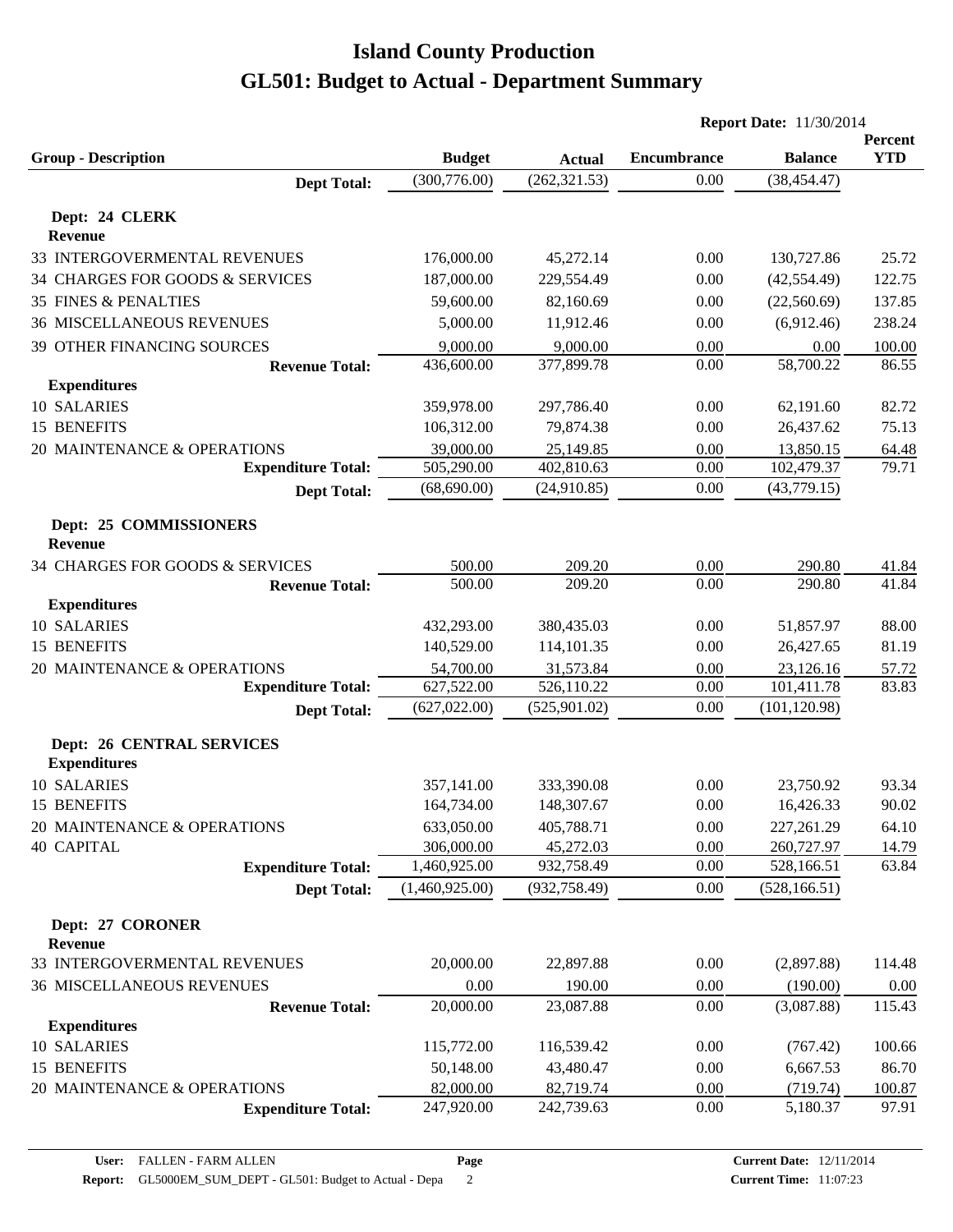|                                          |                                |                                | <b>Report Date: 11/30/2014</b> |                |                       |  |
|------------------------------------------|--------------------------------|--------------------------------|--------------------------------|----------------|-----------------------|--|
|                                          |                                |                                | <b>Encumbrance</b>             | <b>Balance</b> | Percent<br><b>YTD</b> |  |
| <b>Group - Description</b>               | <b>Budget</b><br>(227, 920.00) | <b>Actual</b><br>(219, 651.75) | 0.00                           | (8,268.25)     |                       |  |
| <b>Dept Total:</b>                       |                                |                                |                                |                |                       |  |
| Dept: 28 FACILITIES MANAGEMENT           |                                |                                |                                |                |                       |  |
| <b>Revenue</b>                           |                                |                                |                                |                |                       |  |
| 34 CHARGES FOR GOODS & SERVICES          | 75,720.00                      | 73,845.31                      | 0.00                           | 1,874.69       | 97.52                 |  |
| <b>36 MISCELLANEOUS REVENUES</b>         | 0.00                           | 53.10                          | 0.00                           | (53.10)        | 0.00                  |  |
| <b>Revenue Total:</b>                    | 75,720.00                      | 73,898.41                      | 0.00                           | 1,821.59       | 97.59                 |  |
| <b>Expenditures</b>                      |                                |                                |                                |                |                       |  |
| 10 SALARIES                              | 453,796.00                     | 386,694.72                     | 0.00                           | 67,101.28      | 85.21                 |  |
| 15 BENEFITS                              | 217,666.00                     | 166,176.61                     | 0.00                           | 51,489.39      | 76.34                 |  |
| 20 MAINTENANCE & OPERATIONS              | 428,150.00                     | 377,463.86                     | 0.00                           | 50,686.14      | 88.16                 |  |
| <b>Expenditure Total:</b>                | 1,099,612.00                   | 930,335.19                     | 0.00                           | 169,276.81     | 84.60                 |  |
| <b>Dept Total:</b>                       | (1,023,892.00)                 | (856, 436.78)                  | 0.00                           | (167, 455.22)  |                       |  |
|                                          |                                |                                |                                |                |                       |  |
| Dept: 29 DISTRICT COURT                  |                                |                                |                                |                |                       |  |
| <b>Revenue</b>                           |                                |                                |                                |                |                       |  |
| 33 INTERGOVERMENTAL REVENUES             | 270,000.00                     | 212,371.77                     | 0.00                           | 57,628.23      | 78.65                 |  |
| 34 CHARGES FOR GOODS & SERVICES          | 210,500.00                     | 202,954.51                     | 0.00                           | 7,545.49       | 96.41                 |  |
| <b>35 FINES &amp; PENALTIES</b>          | 479,400.00                     | 450,785.33                     | 0.00                           | 28,614.67      | 94.03                 |  |
| <b>36 MISCELLANEOUS REVENUES</b>         | 23,000.00                      | 30,202.05                      | 0.00                           | (7,202.05)     | 131.31                |  |
| <b>38 NONREVENUES</b>                    | 0.00                           | 546.00                         | 0.00                           | (546.00)       | 0.00                  |  |
| <b>Revenue Total:</b>                    | 982,900.00                     | 896,859.66                     | 0.00                           | 86,040.34      | 91.24                 |  |
| <b>Expenditures</b>                      |                                |                                |                                |                |                       |  |
| 10 SALARIES                              | 758,934.00                     | 664,448.49                     | 0.00                           | 94,485.51      | 87.55                 |  |
| 15 BENEFITS                              | 287,773.00                     | 254,377.09                     | 0.00                           | 33,395.91      | 88.39                 |  |
| 20 MAINTENANCE & OPERATIONS              | 91,010.00                      | 81,378.06                      | 0.00                           | 9,631.94       | 89.41                 |  |
| <b>Expenditure Total:</b>                | 1,137,717.00                   | 1,000,203.64                   | 0.00                           | 137,513.36     | 87.91                 |  |
| <b>Dept Total:</b>                       | (154, 817.00)                  | (103, 343.98)                  | 0.00                           | (51, 473.02)   |                       |  |
| Dept: 36 MISCELLANEOUS                   |                                |                                |                                |                |                       |  |
| <b>Revenue</b>                           |                                |                                |                                |                |                       |  |
| 34 CHARGES FOR GOODS & SERVICES          | 0.00                           | 81.00                          | 0.00                           | (81.00)        | 0.00                  |  |
| <b>Revenue Total:</b>                    | 0.00                           | 81.00                          | 0.00                           | (81.00)        | 0.00                  |  |
| <b>Expenditures</b>                      |                                |                                |                                |                |                       |  |
| 10 SALARIES                              | 10,377.00                      | 8,745.13                       | 0.00                           | 1,631.87       | 84.27                 |  |
| 15 BENEFITS                              | 41,059.00                      | 40,417.10                      | 0.00                           | 641.90         | 98.43                 |  |
| 20 MAINTENANCE & OPERATIONS              | 120,860.00                     | 109,931.30                     | 0.00                           | 10,928.70      | 90.95                 |  |
| <b>30 INTERGOVERNMENT</b>                | 110,846.25                     | 120, 157. 76                   | 0.00                           | (9,311.51)     | 108.40                |  |
| <b>Expenditure Total:</b>                | 283,142.25                     | 279,251.29                     | 0.00                           | 3,890.96       | 98.62                 |  |
| <b>Dept Total:</b>                       | (283, 142.25)                  | (279, 170.29)                  | 0.00                           | (3,971.96)     |                       |  |
|                                          |                                |                                |                                |                |                       |  |
| Dept: 39 PROSECUTING ATTORNEY<br>Revenue |                                |                                |                                |                |                       |  |
| 33 INTERGOVERMENTAL REVENUES             | 227,733.00                     | 157,945.25                     | 0.00                           | 69,787.75      | 69.35                 |  |
| 34 CHARGES FOR GOODS & SERVICES          | 25,500.00                      | 31,839.20                      | 0.00                           | (6,339.20)     | 124.85                |  |
| <b>35 FINES &amp; PENALTIES</b>          | 400.00                         | 1,975.18                       | 0.00                           | (1,575.18)     | 493.79                |  |
| <b>36 MISCELLANEOUS REVENUES</b>         | 0.00                           | 4.51                           | 0.00                           | (4.51)         | $0.00\,$              |  |
| 39 OTHER FINANCING SOURCES               | 13,000.00                      | 13,000.00                      | 0.00                           | 0.00           | 100.00                |  |
|                                          |                                |                                |                                |                |                       |  |

**Page**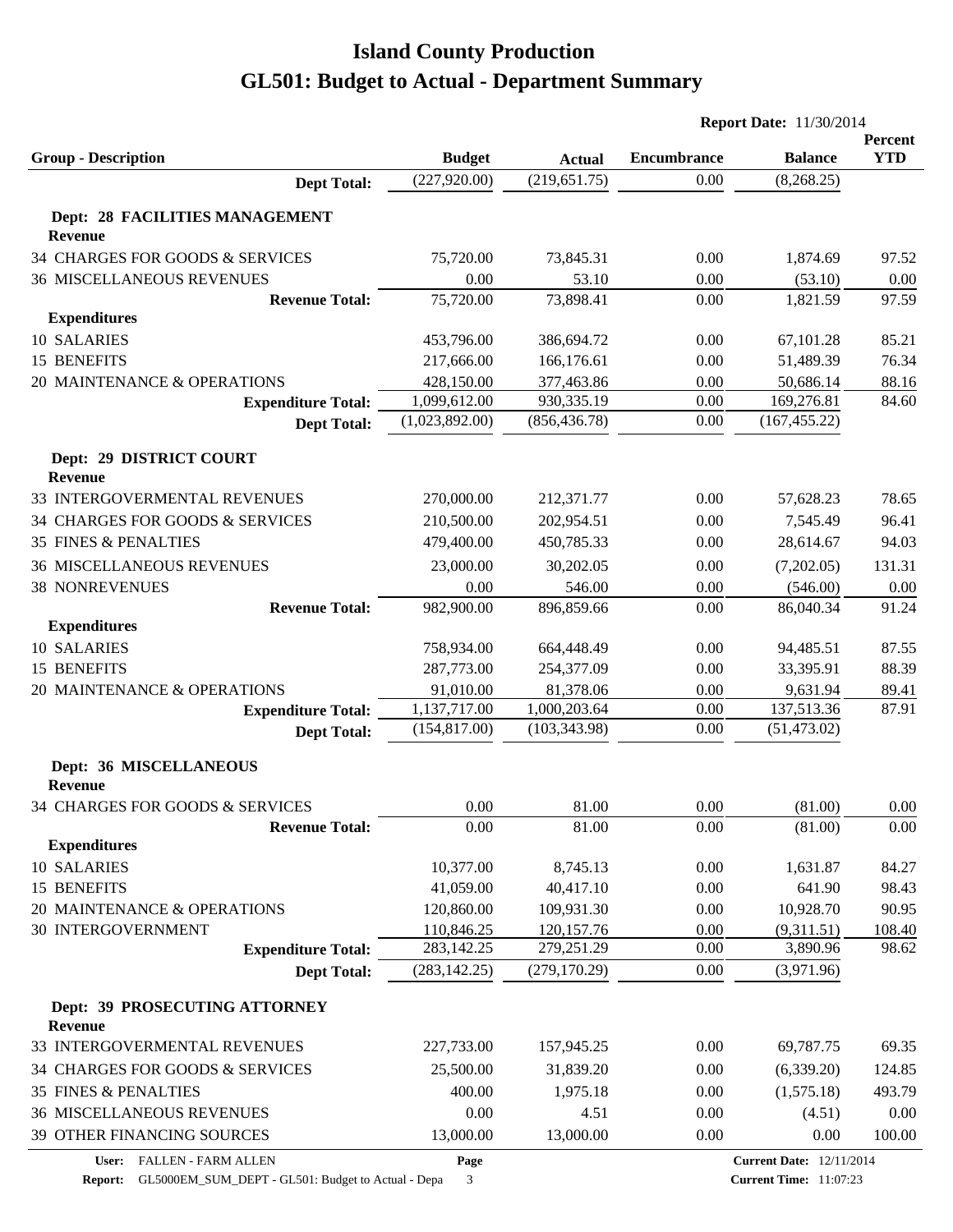|                                         |                |                             | <b>Report Date: 11/30/2014</b> |                |                              |
|-----------------------------------------|----------------|-----------------------------|--------------------------------|----------------|------------------------------|
| <b>Group - Description</b>              | <b>Budget</b>  |                             | <b>Encumbrance</b>             | <b>Balance</b> | <b>Percent</b><br><b>YTD</b> |
| <b>Revenue Total:</b>                   | 266,633.00     | <b>Actual</b><br>204,764.14 | 0.00                           | 61,868.86      | 76.79                        |
| <b>Expenditures</b>                     |                |                             |                                |                |                              |
| 10 SALARIES                             | 1,015,443.00   | 906,194.63                  | 0.00                           | 109,248.37     | 89.24                        |
| 15 BENEFITS                             | 394,609.00     | 359,853.57                  | 0.00                           | 34,755.43      | 91.19                        |
| 20 MAINTENANCE & OPERATIONS             | 112,722.00     | 66,765.63                   | 0.00                           | 45,956.37      | 59.23                        |
| <b>40 CAPITAL</b>                       | 0.00           | 0.00                        | 0.00                           | 0.00           | 0.00                         |
| <b>Expenditure Total:</b>               | 1,522,774.00   | 1,332,813.83                | 0.00                           | 189,960.17     | 87.52                        |
| <b>Dept Total:</b>                      | (1,256,141.00) | (1,128,049.69)              | 0.00                           | (128,091.31)   |                              |
| Dept: 40 SHERIFF                        |                |                             |                                |                |                              |
| <b>Revenue</b>                          |                |                             |                                |                |                              |
| 32 LICENSES & PERMITS                   | 40,100.00      | 35,377.64                   | 0.00                           | 4,722.36       | 88.22                        |
| 33 INTERGOVERMENTAL REVENUES            | 517,762.00     | 499,760.28                  | 0.00                           | 18,001.72      | 96.52                        |
| 34 CHARGES FOR GOODS & SERVICES         | 48,500.00      | 39,633.36                   | 0.00                           | 8,866.64       | 81.71                        |
| <b>35 FINES &amp; PENALTIES</b>         | 0.00           | 162.59                      | 0.00                           | (162.59)       | 0.00                         |
| <b>36 MISCELLANEOUS REVENUES</b>        | 10,000.00      | 44,923.22                   | 0.00                           | (34,923.22)    | 449.23                       |
| <b>38 NONREVENUES</b>                   | 0.00           | 10,246.83                   | 0.00                           | (10, 246.83)   | 0.00                         |
| <b>39 OTHER FINANCING SOURCES</b>       | 725,000.00     | 752,127.24                  | 0.00                           | (27, 127.24)   | 103.74                       |
| <b>Revenue Total:</b>                   | 1,341,362.00   | 1,382,231.16                | 0.00                           | (40, 869.16)   | 103.04                       |
| <b>Expenditures</b>                     |                |                             |                                |                |                              |
| 10 SALARIES                             | 4,386,014.00   | 4,002,996.98                | 0.00                           | 383,017.02     | 91.26                        |
| 15 BENEFITS                             | 1,791,774.00   | 1,441,380.52                | 0.00                           | 350,393.48     | 80.44                        |
| 20 MAINTENANCE & OPERATIONS             | 876,242.00     | 692,222.56                  | 0.00                           | 184,019.44     | 79.00                        |
| <b>30 INTERGOVERNMENT</b>               | 585,000.00     | 584,690.25                  | 0.00                           | 309.75         | 99.94                        |
| <b>40 CAPITAL</b>                       | 37,000.00      | 89,328.93                   | 0.00                           | (52, 328.93)   | 241.42                       |
| 50 INTERDEPT & TRANSFERS                | 56,000.00      | 43,601.06                   | 0.00                           | 12,398.94      | 77.85                        |
| <b>Expenditure Total:</b>               | 7,732,030.00   | 6,854,220.30                | 0.00                           | 877,809.70     | 88.64                        |
| <b>Dept Total:</b>                      | (6,390,668.00) | (5,471,989.14)              | 0.00                           | (918, 678.86)  |                              |
| Dept: 41 SUPERIOR COURT                 |                |                             |                                |                |                              |
| <b>Revenue</b><br>32 LICENSES & PERMITS | 20,000.00      | 9,821.00                    | 0.00                           | 10,179.00      | 49.10                        |
| 33 INTERGOVERMENTAL REVENUES            | 333,686.00     | 247,777.95                  | 0.00                           | 85,908.05      | 74.25                        |
| 34 CHARGES FOR GOODS & SERVICES         | 18,000.00      | 17,020.55                   | 0.00                           | 979.45         | 94.55                        |
| <b>36 MISCELLANEOUS REVENUES</b>        | 0.00           | 2,720.19                    | 0.00                           | (2,720.19)     | 0.00                         |
| 39 OTHER FINANCING SOURCES              | 0.00           | 0.00                        | 0.00                           | 0.00           | 0.00                         |
| <b>Revenue Total:</b>                   | 371,686.00     | 277,339.69                  | 0.00                           | 94,346.31      | 74.61                        |
| <b>Expenditures</b>                     |                |                             |                                |                |                              |
| 10 SALARIES                             | 795,176.00     | 715,079.92                  | 0.00                           | 80,096.08      | 89.92                        |
| 15 BENEFITS                             | 199,971.00     | 171,929.97                  | 0.00                           | 28,041.03      | 85.97                        |
| 20 MAINTENANCE & OPERATIONS             | 156,639.00     | 89,076.61                   | 0.00                           | 67,562.39      | 56.86                        |
| 50 INTERDEPT & TRANSFERS                | 371,000.00     | 371,000.00                  | 0.00                           | 0.00           | 100.00                       |
| <b>Expenditure Total:</b>               | 1,522,786.00   | 1,347,086.50                | 0.00                           | 175,699.50     | 88.46                        |
| <b>Dept Total:</b>                      | (1,151,100.00) | (1,069,746.81)              | 0.00                           | (81, 353.19)   |                              |

#### **Dept: 42 TREASURER Revenue**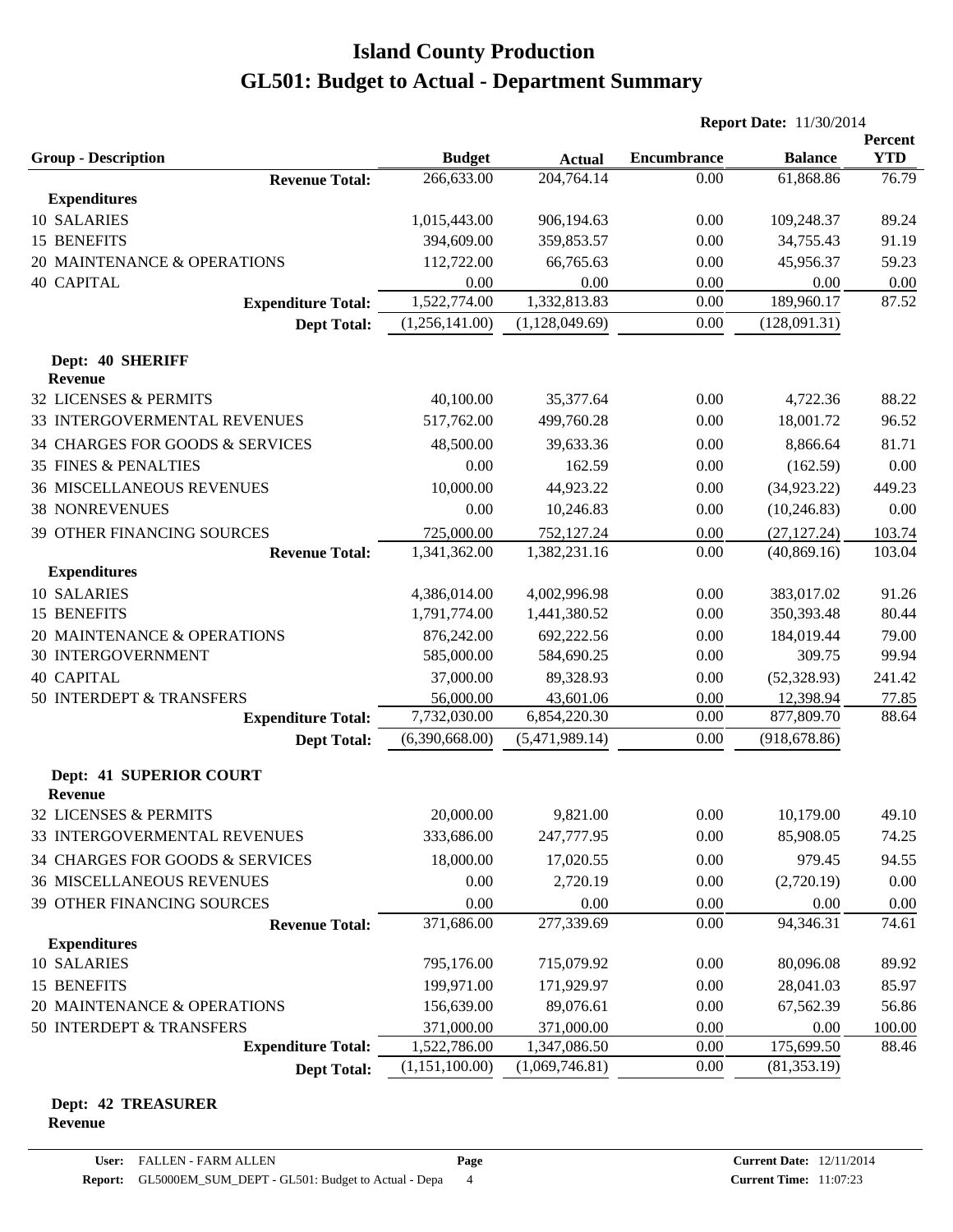|                                                 |               |               | <b>Report Date: 11/30/2014</b> |                |                       |  |
|-------------------------------------------------|---------------|---------------|--------------------------------|----------------|-----------------------|--|
| <b>Group - Description</b>                      | <b>Budget</b> | <b>Actual</b> | <b>Encumbrance</b>             | <b>Balance</b> | Percent<br><b>YTD</b> |  |
| 31 TAXES                                        | 81,000.00     | 123,731.88    | 0.00                           | (42, 731.88)   | 152.75                |  |
| 34 CHARGES FOR GOODS & SERVICES                 | 6,030.00      | 5,030.02      | 0.00                           | 999.98         | 83.41                 |  |
| <b>36 MISCELLANEOUS REVENUES</b>                | 552,000.00    | 637, 327. 64  | 0.00                           | (85, 327.64)   | 115.45                |  |
| <b>Revenue Total:</b>                           | 639,030.00    | 766,089.54    | 0.00                           | (127, 059.54)  | 119.88                |  |
| <b>Expenditures</b>                             |               |               |                                |                |                       |  |
| 10 SALARIES                                     | 395,201.00    | 361,982.11    | 0.00                           | 33,218.89      | 91.59                 |  |
| 15 BENEFITS                                     | 145,284.00    | 116,101.62    | 0.00                           | 29,182.38      | 79.91                 |  |
| 20 MAINTENANCE & OPERATIONS                     | 57,489.00     | 60,471.03     | 0.00                           | (2,982.03)     | 105.18                |  |
| <b>60 DEBT SERVICE</b>                          | 6,000.00      | 2,768.29      | 0.00                           | 3,231.71       | 46.13                 |  |
| <b>Expenditure Total:</b>                       | 603,974.00    | 541,323.05    | 0.00                           | 62,650.95      | 89.62                 |  |
| <b>Dept Total:</b>                              | 35,056.00     | 224,766.49    | 0.00                           | (189,710.49)   |                       |  |
| Dept: 47 BUDGET<br><b>Expenditures</b>          |               |               |                                |                |                       |  |
| <b>10 SALARIES</b>                              | 42,130.00     | 42,959.19     | 0.00                           | (829.19)       | 101.96                |  |
| 15 BENEFITS                                     | 11,808.00     | 11,292.85     | 0.00                           | 515.15         | 95.63                 |  |
| 20 MAINTENANCE & OPERATIONS                     | 13,300.00     | 17,932.97     | 0.00                           | (4,632.97)     | 134.83                |  |
| <b>Expenditure Total:</b>                       | 67,238.00     | 72,185.01     | 0.00                           | (4,947.01)     | 107.35                |  |
| <b>Dept Total:</b>                              | (67, 238.00)  | (72, 185.01)  | 0.00                           | 4,947.01       |                       |  |
| Dept: 48 EMERGENCY MANAGEMENT<br><b>Revenue</b> |               |               |                                |                |                       |  |
| 33 INTERGOVERMENTAL REVENUES                    | 126,446.00    | 113,599.12    | 0.00                           | 12,846.88      | 89.84                 |  |
| <b>36 MISCELLANEOUS REVENUES</b>                | 0.00          | 4,500.00      | 0.00                           | (4,500.00)     | 0.00                  |  |
| <b>Revenue Total:</b>                           | 126,446.00    | 118,099.12    | 0.00                           | 8,346.88       | 93.39                 |  |
| <b>Expenditures</b>                             |               |               |                                |                |                       |  |
| 10 SALARIES                                     | 45,991.00     | 49,237.43     | 0.00                           | (3,246.43)     | 107.05                |  |
| 15 BENEFITS                                     | 10,775.00     | 10,806.70     | 0.00                           | (31.70)        | 100.29                |  |
| 20 MAINTENANCE & OPERATIONS                     | 146,576.00    | 104,039.79    | 0.00                           | 42,536.21      | 70.98                 |  |
| <b>40 CAPITAL</b>                               | 8,000.00      | 58,164.61     | 0.00                           | (50, 164.61)   | 727.05                |  |
| <b>Expenditure Total:</b>                       | 211,342.00    | 222,248.53    | 0.00                           | (10,906.53)    | 105.16                |  |
| <b>Dept Total:</b>                              | (84,896.00)   | (104, 149.41) | 0.00                           | 19,253.41      |                       |  |
| Dept: 53 PLANNING<br><b>Revenue</b>             |               |               |                                |                |                       |  |
| 32 LICENSES & PERMITS                           | 956,800.00    | 973,270.89    | 0.00                           | (16, 470.89)   | 101.72                |  |
| 33 INTERGOVERMENTAL REVENUES                    | 141,000.00    | 145,569.92    | 0.00                           | (4,569.92)     | 103.24                |  |
| 34 CHARGES FOR GOODS & SERVICES                 | 498,800.00    | 553,952.88    | 0.00                           | (55, 152.88)   | 111.05                |  |
| <b>36 MISCELLANEOUS REVENUES</b>                | 300.00        | 204.54        | 0.00                           | 95.46          | 68.18                 |  |
| 39 OTHER FINANCING SOURCES                      | 49,000.00     | 49,000.00     | 0.00                           | 0.00           | 100.00                |  |
| <b>Revenue Total:</b>                           | 1,645,900.00  | 1,721,998.23  | 0.00                           | (76,098.23)    | 104.62                |  |
| <b>Expenditures</b>                             |               |               |                                |                |                       |  |
| 10 SALARIES                                     | 1,059,600.00  | 963,637.47    | 0.00                           | 95,962.53      | 90.94                 |  |
| 15 BENEFITS                                     | 466,906.00    | 386,426.86    | 0.00                           | 80,479.14      | 82.76                 |  |
| 20 MAINTENANCE & OPERATIONS                     | 274,161.00    | 216,624.27    | 0.00                           | 57,536.73      | 79.01                 |  |
| 50 INTERDEPT & TRANSFERS                        | 0.00          | 3,000.00      | 0.00                           | (3,000.00)     | 0.00                  |  |
| <b>Expenditure Total:</b>                       | 1,800,667.00  | 1,569,688.60  | 0.00                           | 230,978.40     | 87.17                 |  |

**Page**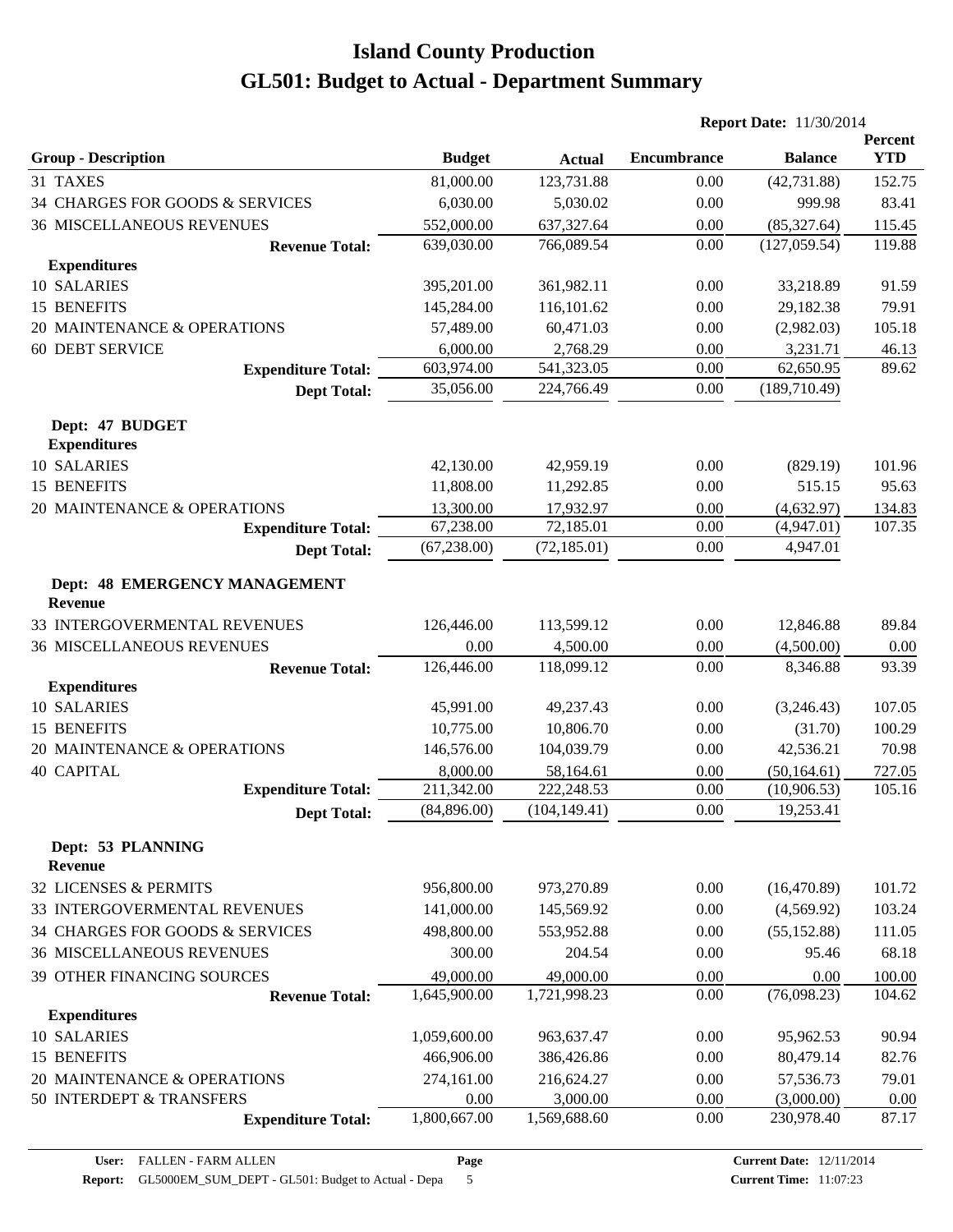|                                  |                |               |                    | <b>Report Date: 11/30/2014</b> |                       |
|----------------------------------|----------------|---------------|--------------------|--------------------------------|-----------------------|
| <b>Group - Description</b>       | <b>Budget</b>  | <b>Actual</b> | <b>Encumbrance</b> | <b>Balance</b>                 | Percent<br><b>YTD</b> |
| <b>Dept Total:</b>               | (154, 767.00)  | 152,309.63    | 0.00               | (307,076.63)                   |                       |
|                                  |                |               |                    |                                |                       |
| Dept: 54 GENERAL SERVICES ADMIN  |                |               |                    |                                |                       |
| <b>Revenue</b>                   |                |               |                    |                                |                       |
| 32 LICENSES & PERMITS            | 16,000.00      | 19,038.00     | 0.00               | (3,038.00)                     | 118.98                |
| 33 INTERGOVERMENTAL REVENUES     | 56,000.00      | 56,330.00     | 0.00               | (330.00)                       | 100.58                |
| 34 CHARGES FOR GOODS & SERVICES  | 34,100.00      | 29,101.60     | 0.00               | 4,998.40                       | 85.34                 |
| <b>35 FINES &amp; PENALTIES</b>  | 1,000.00       | 400.00        | 0.00               | 600.00                         | 40.00                 |
| <b>36 MISCELLANEOUS REVENUES</b> | 3,900.00       | 3,103.74      | 0.00               | 796.26                         | 79.58                 |
| <b>Revenue Total:</b>            | 111,000.00     | 107,973.34    | 0.00               | 3,026.66                       | 97.27                 |
| <b>Expenditures</b>              |                |               |                    |                                |                       |
| 10 SALARIES                      | 92,661.00      | 90,845.55     | 0.00               | 1,815.45                       | 98.04                 |
| 15 BENEFITS                      | 28,234.00      | 24,175.35     | 0.00               | 4,058.65                       | 85.62                 |
| 20 MAINTENANCE & OPERATIONS      | 1,032,635.00   | 835, 371. 22  | 0.00               | 197,263.78                     | 80.89                 |
| <b>30 INTERGOVERNMENT</b>        | 10,000.00      | 156.62        | 0.00               | 9,843.38                       | 1.56                  |
| <b>Expenditure Total:</b>        | 1,163,530.00   | 950,548.74    | 0.00               | 212,981.26                     | 81.69                 |
| <b>Dept Total:</b>               | (1,052,530.00) | (842, 575.40) | 0.00               | (209, 954.60)                  |                       |
| <b>Dept: 59 HUMAN RESOURCES</b>  |                |               |                    |                                |                       |
| <b>Revenue</b>                   |                |               |                    |                                |                       |
| <b>36 MISCELLANEOUS REVENUES</b> | 0.00           | 52.50         | 0.00               | (52.50)                        | $0.00\,$              |
| 39 OTHER FINANCING SOURCES       | 17,500.00      | 17,500.00     | 0.00               | 0.00                           | 100.00                |
| <b>Revenue Total:</b>            | 17,500.00      | 17,552.50     | 0.00               | (52.50)                        | 100.30                |
| <b>Expenditures</b>              |                |               |                    |                                |                       |
| 10 SALARIES                      | 168,699.00     | 158,519.10    | 0.00               | 10,179.90                      | 93.96                 |
| 15 BENEFITS                      | 64,992.00      | 57,747.46     | 0.00               | 7,244.54                       | 88.85                 |
| 20 MAINTENANCE & OPERATIONS      | 113,150.00     | 26,268.49     | 0.00               | 86,881.51                      | 23.21                 |
| <b>Expenditure Total:</b>        | 346,841.00     | 242,535.05    | 0.00               | 104,305.95                     | 69.92                 |
| <b>Dept Total:</b>               | (329, 341.00)  | (224, 982.55) | 0.00               | (104, 358.45)                  |                       |
| Dept: 90 x FUND NON-DEPARTMENTAL |                |               |                    |                                |                       |
| <b>Revenue</b>                   |                |               |                    |                                |                       |
| 30 USE OF FUND BALANCE/RESERVES  | 1,208,580.00   | 0.00          | 0.00               | 1,208,580.00                   | 0.00                  |
| 31 TAXES                         | 7,482,000.00   | 7,314,890.90  | 0.00               | 167,109.10                     | 97.76                 |
| 31 TAXES                         | 5,058,000.00   | 4,862,218.66  | 0.00               | 195,781.34                     | 96.12                 |
| 31 TAXES                         | 1,625,000.00   | 937,263.28    | 0.00               | 687,736.72                     | 57.67                 |
| 33 INTERGOVERMENTAL REVENUES     | 1,207,000.00   | 1,030,118.53  | 0.00               | 176,881.47                     | 85.34                 |
| 34 CHARGES FOR GOODS & SERVICES  | 30,000.00      | 21,794.34     | 0.00               | 8,205.66                       | 72.64                 |
| <b>36 MISCELLANEOUS REVENUES</b> | 32,000.00      | 32,761.35     | 0.00               | (761.35)                       | 102.37                |
| 39 OTHER FINANCING SOURCES       | 1,656,200.00   | 1,654,700.00  | 0.00               | 1,500.00                       | 99.90                 |
| <b>Revenue Total:</b>            | 18,298,780.00  | 15,853,747.06 | 0.00               | 2,445,032.94                   | 86.63                 |
| <b>Expenditures</b>              |                |               |                    |                                |                       |
| 10 SALARIES                      | 312,779.00     | 0.00          | 0.00               | 312,779.00                     | 0.00                  |
| 20 MAINTENANCE & OPERATIONS      | 115,012.00     | 0.00          | 0.00               | 115,012.00                     | 0.00                  |
| 50 INTERDEPT & TRANSFERS         | 1,880,025.00   | 1,755,524.06  | 0.00               | 124,500.94                     | 93.37                 |
| <b>60 DEBT SERVICE</b>           | 59,150.00      | 0.00          | 0.00               | 59,150.00                      | 0.00                  |
| <b>Expenditure Total:</b>        | 2,366,966.00   | 1,755,524.06  | 0.00               | 611,441.94                     | 74.16                 |
|                                  |                |               |                    |                                |                       |

**Page**